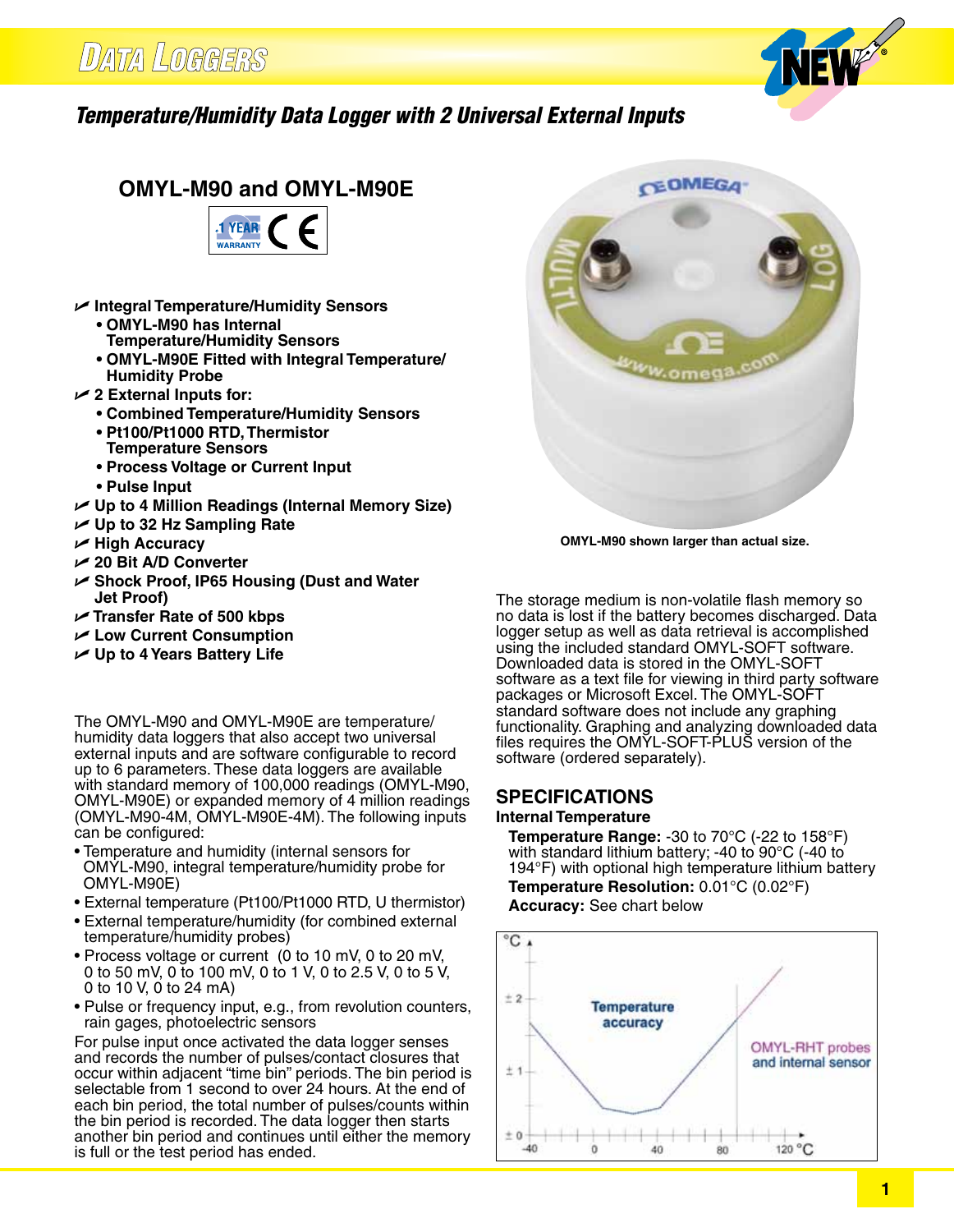



#### **External Temperature Input**

 **Sensor:** Pt100 or Pt1000 RTD, U thermistor (2000 Ω @ 25°C)

**Range:** -70 to 250°C (-94 to 482°F), probe dependent **Resolution:** 0.01°C (0.02°F)

#### **Accuracy:** See chart below



#### **Internal/External Humidity**

**Humidity Range:** 0 to 100% RH **Humidity Resolution:** 0.01% RH **Accuracy:** See chart below



**Current Input**

**Range:** 0 to 24 mA **Resolution:** 0.36 µA **Input Impedance:** 10 Ω shunt **Accuracy:** 0.1% of range **Signal Input:** OMYL-CI cable

#### **Pulse Input**

**Signal Input:** Potential-free (dry contact) signals and low level pulses < 3 Vdc can be measured with the OMYL-CS input cable; higher voltage level pulses up to 24 Vdc can be measured with the optional OMYL-CP input cable

**Maximum Input Voltage:** 24 Vdc

**Measuring Range**

**Potential Free (Dry Contact) Pulses**

 **Pulse Count:** 0 to 65,000 pulses **Pulse Rate:** 0 to 100 Hz

**Voltage Pulses**

 **Pulse Count:** 0 to 65,000 pulses

 **Pulse Rate:** 0 to 1300 Hz

**Reading Rate:** 1 second to 24 hours; 2 Hz, 4 Hz, 8 Hz, 16 Hz, 32 Hz in fast mode (only 4 Hz for humidity sensors)

**Start Modes:** Immediate start, delayed start **Memory Capacity:** OMYL-M90, OMYL-M90E; 100,000 readings: OMYL-M90-4M, OMYL-M90E-4M; 4 million readings

**Memory Wrap Around:** Yes (software configurable) **Battery:** 3V lithium battery [standard temperature range battery (included), optional high temperature range battery]; user replaceable

**Battery Life (Standard Temperature Range Battery):**  4 years at 1 minute reading rate, 230 days at 10 second reading rate, 25 days at 1 second reading rate **LED Functionality:** Integrated status LED indicates data logging status, low battery or alarm condition **Alarms:** Software programmable high/low thresholds **Computer Interface:** USB (interface cable included) **Software:** XP SP3/Vista/7 and 8 (32- and 64-bit) **Operating Environment:** -30 to 70°C (-22 to 158°F) with standard lithium battery (included); -40 to 90°C (-40 to 194°F) with optional high temperature lithium battery

#### **Millivolt Input**

| <u> IIIIIIVUR IIIVUR</u>      |                                                                                                                                                        |              |  |  |  |  |
|-------------------------------|--------------------------------------------------------------------------------------------------------------------------------------------------------|--------------|--|--|--|--|
| Range (mV)                    | $0$ to 10<br>0 to 20<br>0 to 100<br>$0$ to 50                                                                                                          |              |  |  |  |  |
| Resolution $(\mu V)^*$        | 0.58                                                                                                                                                   | 0.76<br>0.58 |  |  |  |  |
| Input Impedance ( $M\Omega$ ) | 2.5                                                                                                                                                    |              |  |  |  |  |
| <b>Accuracy</b>               | $0.1\%$ of range                                                                                                                                       |              |  |  |  |  |
| <b>Signal Input</b>           | Lower signals (maximum 1V) can be processed with the standard cable OMYL-CS.<br>Higher voltage levels require the connection cable OMYL-CU or OMYL-CP. |              |  |  |  |  |

*\*Input ranges can be sampled up to 32 Hz. At 32 Hz the maximum resolution is ten times the above value.*

| <b>Voltage Input</b>                   |                                                                                                                                                        |              |           |           |  |
|----------------------------------------|--------------------------------------------------------------------------------------------------------------------------------------------------------|--------------|-----------|-----------|--|
| Range                                  | 0 to 1 $V$                                                                                                                                             | 0 to 2.5 V   | 0 to $5V$ | 0 to 10 V |  |
| <b>Resolution</b>                      | $15.4 \mu V$                                                                                                                                           | $38.9 \mu V$ | 76.9 µV   | 154 µV    |  |
| Input Impedance ( $\textsf{M}\Omega$ ) | 2.5                                                                                                                                                    | 0.1          | 0.1       | 0.1       |  |
| <b>Accuracy</b>                        | $0.1\%$ of range                                                                                                                                       |              |           |           |  |
| <b>Signal Input</b>                    | Lower signals (maximum 1V) can be processed with the standard cable OMYL-CS.<br>Higher voltage levels require the connection cable OMYL-CU or OMYL-CP. |              |           |           |  |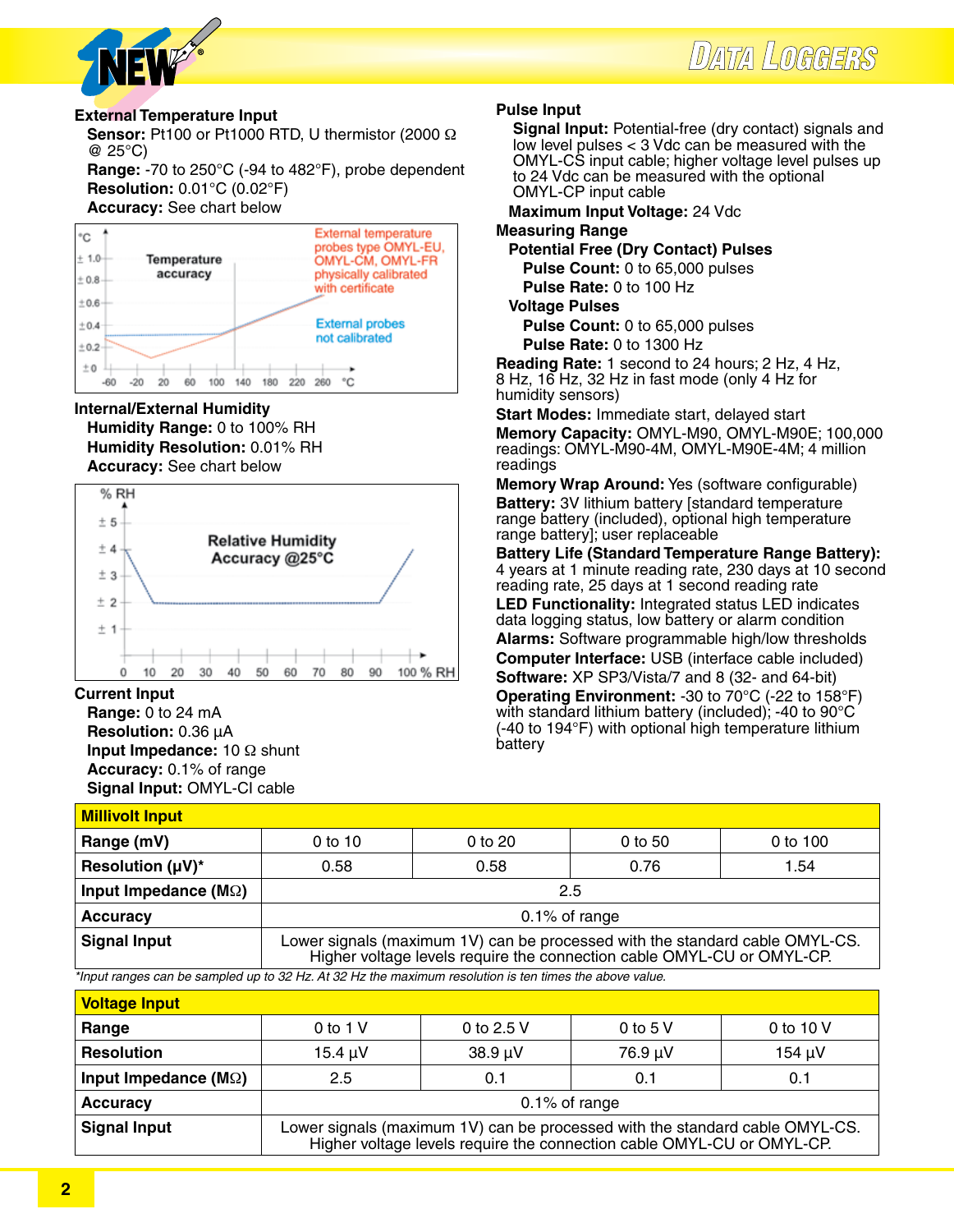## **DATA LOGGERS**

Г



**Dimensions OMYL-M90, OMYL-M90-4M:** 30 H x 50 mm dia  $(1.18 \times 1.97^{\circ})$ **OMYL-M90E, OMYL-M90E-4M:** 30 H x 50 mm dia (1.18 x 1.97") with 100 L x 8 mm dia probe (3.94 x 0.31")

**Weight:** 70 g (2.5 oz) **Enclosure:** Robust, shock-proof POM, IP65

#### **General Purpose Pt1000 RTD Temperature Sensors**

| <b><i><i><u>ASSEMANCE</u></i></i></b><br><b>OMYL-CML80-2 shown actual size.</b> |                                        |                              |                 |              |                                                |
|---------------------------------------------------------------------------------|----------------------------------------|------------------------------|-----------------|--------------|------------------------------------------------|
|                                                                                 |                                        | <b>Stainless Steel Probe</b> |                 | <b>Cable</b> |                                                |
| <b>Model No.</b>                                                                | <b>Operating</b><br><b>Temperature</b> | <b>Dimensions</b>            | <b>Material</b> | Length       | <b>Maximum Operating</b><br><b>Temperature</b> |
| OMYL-CML80-2                                                                    |                                        |                              | <b>PVC</b>      | 2 m (6.6)    | 80°C (176°F)                                   |
| OMYL-CML80-5                                                                    |                                        | 100 L $\times$ 4 mm dia      | <b>PVC</b>      | 5 m (16.4)   | 80°C (176°F)                                   |
| OMYL-CML120-2                                                                   |                                        | $(4 \times 0.16")$           | <b>PTFE</b>     | 2 m (6.6)    | 120°C (248°F)                                  |
| OMYL-CML120-5                                                                   | -70 to 250 $^{\circ}$ C                |                              | <b>PTFE</b>     | 5 m (16.4)   | 120°C (248°F)                                  |
| OMYL-CMS80-2                                                                    | (-94 to 482°F)                         |                              | <b>PVC</b>      | 2 m (6.6)    | 80°C (176°F)                                   |
| OMYL-CMS80-5                                                                    |                                        | 50 L x 4 dia                 | <b>PVC</b>      | 5 m (16.4)   | 80°C (176°F)                                   |
| OMYL-CMS120-2                                                                   |                                        | $(2 \times 0.16")$           | <b>PTFE</b>     | 2 m (6.6)    | 120°C (248°F)                                  |
| OMYL-CMS120-5                                                                   |                                        |                              | <b>PTFE</b>     | 5 m (16.4)   | 120°C (248°F)                                  |

#### **Pt1000 RTD Sensors for Surface Temperature Measurement**

| <b>OMYL-EU80-2 shown actual size.</b> |                                        |                             |                 |               |                                                |
|---------------------------------------|----------------------------------------|-----------------------------|-----------------|---------------|------------------------------------------------|
|                                       |                                        | <b>Stainless Steel Base</b> |                 | <b>Cable</b>  |                                                |
| <b>Model No.</b>                      | <b>Operating</b><br><b>Temperature</b> | <b>Dimensions</b>           | <b>Material</b> | <b>Length</b> | <b>Maximum Operating</b><br><b>Temperature</b> |
| OMYL-EU80-2                           |                                        |                             | <b>PVC</b>      | 2 m (6.6')    | 80°C (176°F)                                   |
| OMYL-EU80-5                           | -70 to 250 $^{\circ}$ C                | 20 L x 10 mm W              | <b>PVC</b>      | 5 m (16.4)    | 80°C (176°F)                                   |
| <b>OMYL-EU120-2</b>                   | (-94 to 482°F)                         | $(0.8 \times 0.4")$         | <b>PTFE</b>     | 2 m (6.6')    | 120°C (248°F)                                  |
| <b>OMYL-EU120-5</b>                   |                                        |                             | <b>PTFE</b>     | 5 m (16.4)    | 120°C (248°F)                                  |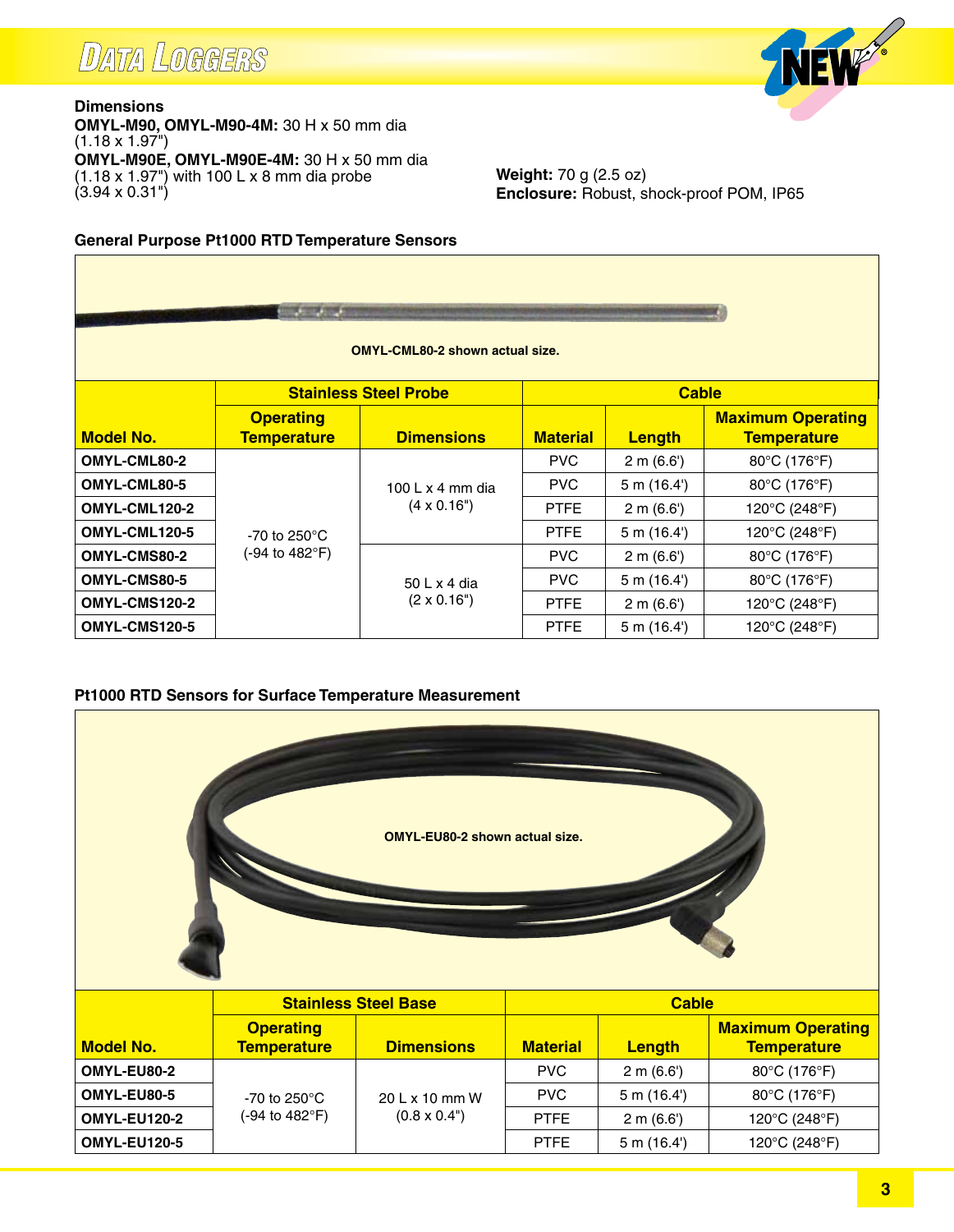

#### **Magnetic Pt1000 RTD Sensors for Surface Temperature Measurement**



#### **Fast Response Air Temperature Sensors**

| <b>OMYL-FR80-2 shown actual size.</b> |                                        |                              |                 |              |                                                |
|---------------------------------------|----------------------------------------|------------------------------|-----------------|--------------|------------------------------------------------|
|                                       |                                        | <b>Stainless Steel Probe</b> |                 | <b>Cable</b> |                                                |
| <b>Model No.</b>                      | <b>Operating</b><br><b>Temperature</b> | <b>Dimensions</b>            | <b>Material</b> | Length       | <b>Maximum Operating</b><br><b>Temperature</b> |
| OMYL-FR80-2                           |                                        |                              | <b>PVC</b>      | 2 m (6.6)    | 80°C (176°F)                                   |
| OMYL-FR80-5                           | -70 to $250^{\circ}$ C                 | 17 L x 4 mm dia              | <b>PVC</b>      | 5 m (16.4')  | 80°C (176°F)                                   |
| <b>OMYL-FR120-2</b>                   | (-94 to 482°F)                         | $(0.67 \times 0.16")$        | <b>PTFE</b>     | 2 m (6.6)    | 120°C (248°F)                                  |
| <b>OMYL-FR120-5</b>                   |                                        |                              | <b>PTFE</b>     | 5 m (16.4')  | 120°C (248°F)                                  |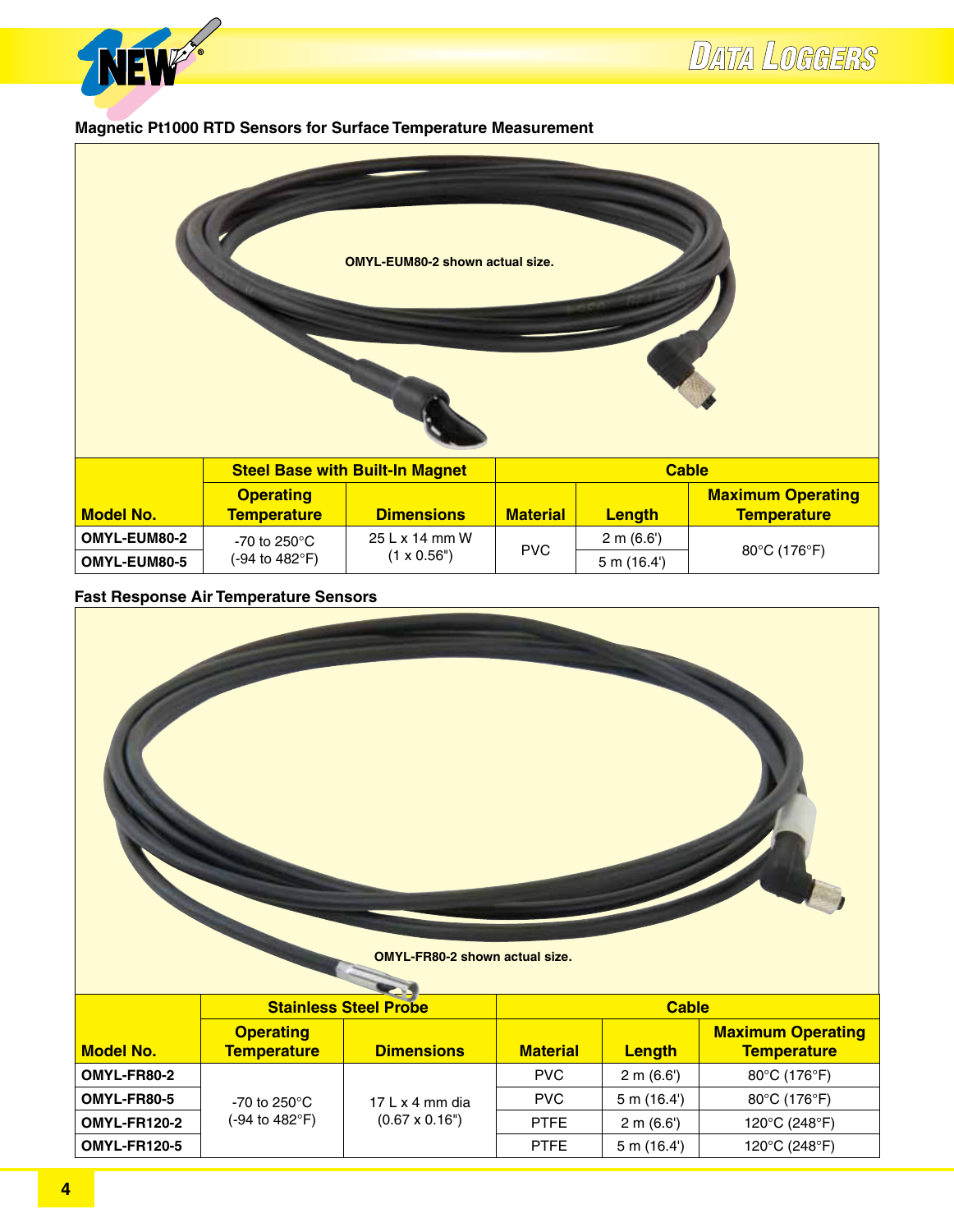# **DATA LOGGERS**



#### **General Purpose Temperature/Humidity Sensors**

| OMYL-RHT-XS80-2<br>OMYL-RHT80-2<br>shown actual size.<br>shown actual size. |                                                             |                             |                 |               |                                                |
|-----------------------------------------------------------------------------|-------------------------------------------------------------|-----------------------------|-----------------|---------------|------------------------------------------------|
|                                                                             | <b>Stainless Steel</b><br><b>Temperature/Humidity Probe</b> |                             |                 |               | <b>Cable</b>                                   |
| <b>Model No.</b>                                                            | <b>Humidity Range</b><br><u>(%RH)</u>                       | <b>Dimensions</b>           | <b>Material</b> | <b>Length</b> | <b>Maximum Operating</b><br><b>Temperature</b> |
| OMYL-RHT80-2                                                                |                                                             |                             | <b>PVC</b>      | 2 m (6.6)     | 80°C (176°F)                                   |
| OMYL-RHT80-5                                                                |                                                             | $35 L \times 8$ mm dia      | <b>PVC</b>      | 5 m (16.4)    | 80°C (176°F)                                   |
| OMYL-RHT120-2                                                               |                                                             | $(1.4 \times 0.32^{\circ})$ | <b>PTFE</b>     | 2 m (6.6)     | 120°C (248°F)                                  |
| OMYL-RHT120-5                                                               | 0 to 100                                                    |                             | <b>PTFE</b>     | 5 m (16.4)    | 120°C (248°F)                                  |
| OMYL-RHT-XS80-2                                                             |                                                             |                             | <b>PVC</b>      | 2 m (6.6)     | 80°C (176°F)                                   |
| OMYL-RHT-XS80-5                                                             |                                                             | $20 L x 4 mm$ dia           | <b>PVC</b>      | 5 m (16.4)    | 80°C (176°F)                                   |
| OMYL-RHT-XS120-2                                                            |                                                             | $(0.8 \times 0.16")$        | <b>PTFE</b>     | 2 m (6.6)     | 120°C (248°F)                                  |
| OMYL-RHT-XS120-5                                                            |                                                             |                             | <b>PTFE</b>     | 5 m (16.4)    | 120°C (248°F)                                  |

### **Special Temperature/Humidity Sensors**

| <b>OMYL-RHTO-2</b><br><b>OMYL-RHTW-2</b><br>shown actual size.<br>shown actual size. |                                                                   |                                |                            |                 |                          |                                                |              |
|--------------------------------------------------------------------------------------|-------------------------------------------------------------------|--------------------------------|----------------------------|-----------------|--------------------------|------------------------------------------------|--------------|
|                                                                                      | <b>Stainless Steel Temperature/Humidity Probe</b><br><b>Cable</b> |                                |                            |                 |                          |                                                |              |
| <b>Model No.</b>                                                                     | <b>Application</b>                                                | <b>Humidity</b><br>Range (%RH) | <b>Dimensions</b>          | <b>Material</b> | Length                   | <b>Maximum Operating</b><br><b>Temperature</b> |              |
| <b>OMYL-RHTO-2</b>                                                                   | Wall saturation                                                   |                                | 10 H x 30 mm dia           |                 | 2 <sub>m</sub><br>(6.6)  |                                                |              |
| <b>OMYL-RHTO-5</b>                                                                   | and boundary<br>levels                                            |                                | $(0.4 \times 1.2^{\circ})$ |                 | 5 <sub>m</sub><br>(16.4) |                                                |              |
| <b>OMYL-RHTW-2</b>                                                                   | Walls or                                                          | 0 to 100                       |                            | 45 L x 20 mm W  | <b>PVC</b>               | 2 <sub>m</sub><br>(6.6')                       | 80°C (176°F) |
| <b>OMYL-RHTW-5</b>                                                                   | confined spaces                                                   |                                | $(1.8 \times 0.8")$        |                 | 5 <sub>m</sub><br>(16.4) |                                                |              |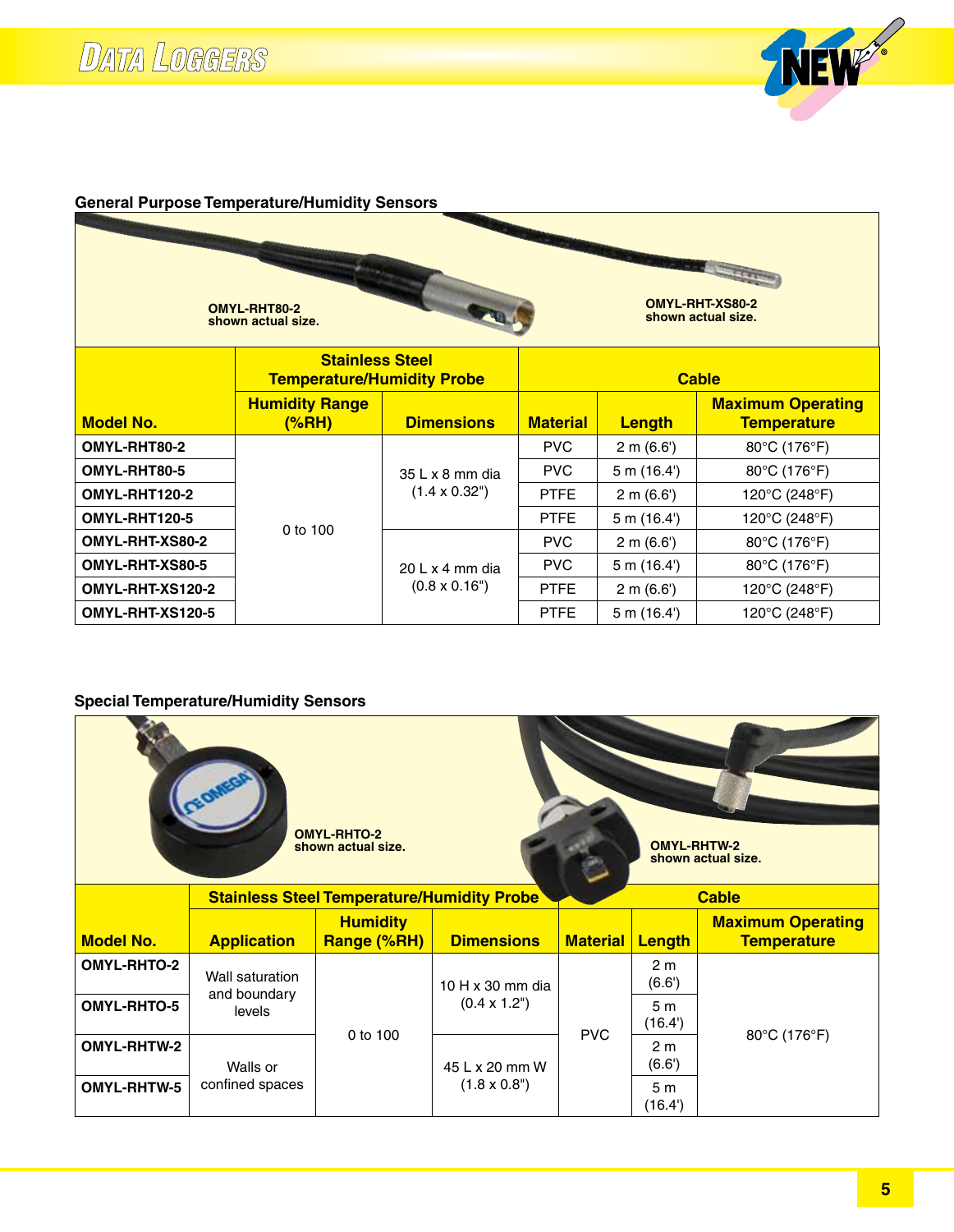

#### **Moisture/Condensation Sensors**

| <b>OMYL-SHS-2</b><br>shown actual size. |                      |                                        |                            |                 |                          |                                                |
|-----------------------------------------|----------------------|----------------------------------------|----------------------------|-----------------|--------------------------|------------------------------------------------|
|                                         |                      | <b>Probe</b>                           |                            |                 |                          | <b>Cable</b>                                   |
| <b>Model No.</b>                        | <b>Application</b>   | <b>Operating</b><br><b>Temperature</b> | <b>Dimensions</b>          | <b>Material</b> | Length                   | <b>Maximum Operating</b><br><b>Temperature</b> |
| <b>OMYL-SHS-2</b>                       | Condensation         | 0 to $50^{\circ}$ C                    | 43 L x 10 mm W             | <b>PVC</b>      | 2 <sub>m</sub><br>(6.6') | $50^{\circ}$ C                                 |
| <b>OMYL-SHS-5</b>                       | (incipient moisture) | (32 to 122°F)                          | $(1.7 \times 0.4^{\circ})$ |                 | 5 <sub>m</sub><br>(16.4) | $(122^{\circ}F)$                               |

#### **Soil Moisture Probe**

| <b>OMYL-SMP</b><br>shown actual size. |                                                                                                                         |                                                                                                                                                                                                |                                                          |                                               |                                                  |
|---------------------------------------|-------------------------------------------------------------------------------------------------------------------------|------------------------------------------------------------------------------------------------------------------------------------------------------------------------------------------------|----------------------------------------------------------|-----------------------------------------------|--------------------------------------------------|
| <b>Model No.</b>                      | Range                                                                                                                   | <b>Accuracy</b>                                                                                                                                                                                | <b>Resolution</b>                                        | <b>Dimensions</b>                             | <b>Operating</b><br><b>Temperature</b>           |
| <b>OMYL-SMP-2</b>                     | Calibration<br>dependent, up<br>to 0 to 100%<br><b>VWC</b> (volumetric<br>water content)<br>with polynomial<br>equation | • ±3% VWC most mineral<br>soils, up to 8 dS/m<br>$\cdot$ ±1 to 2% VWC with soil<br>specific calibration<br>• Rockwool: ±3% VWC,<br>$0.5$ to 8 dS/m<br>• Potting Soil: ±3%<br>VWC, 3 to 14 dS/m | $0.1\%$ VWC<br>(mineral soil)<br>0.25% VWC<br>(rockwool) | $8.9 L \times 1.8$ cm W<br>$(3.5 \times 0.7)$ | -40 to 50 $\mathrm{^{\circ}C}$<br>(-40 to 122°F) |

#### **Accessories**